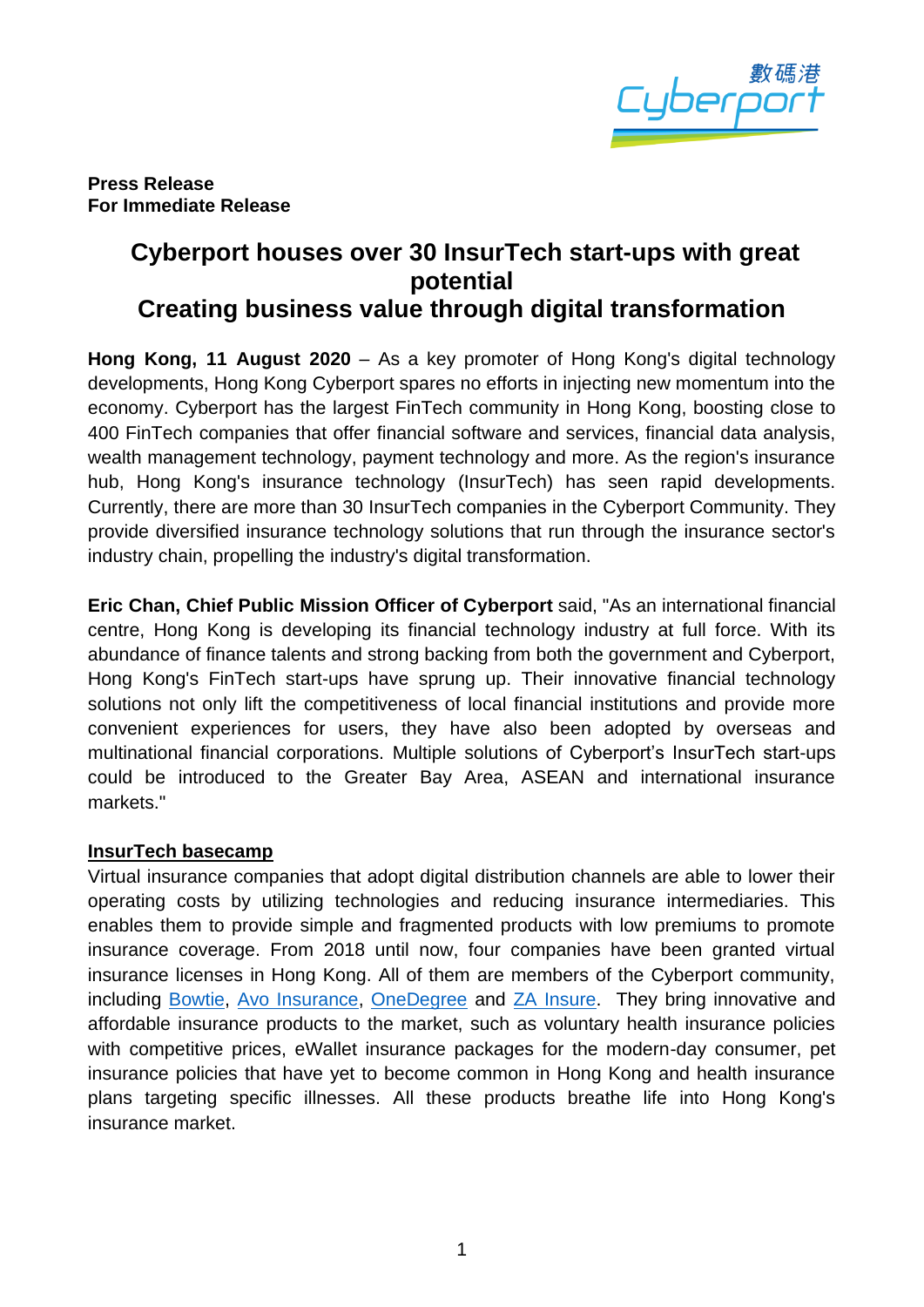

Besides newly established virtual insurance companies, there have been collaborations between Cyberport's InsurTech start-ups and conventional insurance companies. They have worked together on different steps along the insurance process from product design, distribution to compensation, facilitating the digital transformation. General banks or insurance companies often take between six and nine months to create a system for new insurance products. For Cyberport community member [CoverGo,](https://www.covergo.com/) it makes good use of application programming interfaces (APIs) to drastically cut the time it takes on insurance product design. Insurance firms that choose to use CoverGo's technical platform service can complete a product design in a matter of days whilst balancing risks in claims assessments.

On selling insurance policies, Cyberport incubatee [HEYCOINS](https://www.heycoins.com/en/) recently teamed up with Zurich Insurance (Hong Kong) to provide sports protection microinsurances. Through HEYCOINS' mobile application, the policyholder can buy a microsinsurance product that takes effect the same day the purchase is made, to cover medical expenses that may incur from sports injuries.

At the claims and assessment stage, Cyberport incubatee [MediConCen](https://www.mediconcen.com/) uses blockchain technology to support insurance companies in their medical claims process. Blockchain technology does not allow changes to previous records. This vastly increases the confidence level patients, medical groups and insurance firms have on available data. The claims process is made even quicker with the use of a simple interface. This makes assessments more efficient and cost-effective.

### **Mutual benefits for brokers and consumers**

InsurTech is not limited to insurance companies. It is also within reach of insurance brokers and consumers. A professional broker needs to follow up with a client after a policy has been purchased to provide timely assistance and advice. It is not easy for brokers with large numbers of clients to look after each consumer's individual needs. Though brokers can turn to Cyberport incubatee [PortfoPlus](https://www.portfoplus.com/) and use its platform. Once the broker has setup an account for a particular client and uploaded policy information, the system will reference big data to analyse if the policyholder has sufficient coverage. This enables the broker to provide policy suggestions for the client. An average consumer may find it daunting to compare the different insurance policies on the market. Now, policyholders can make use of insurance plan comparison platform [10Life.](https://www.10life.com/?locale=en) Its system uses mathematical calculations and compares different components of insurance policies to generate an objective product score and rating. This helps consumers select an insurance product most suited to their needs.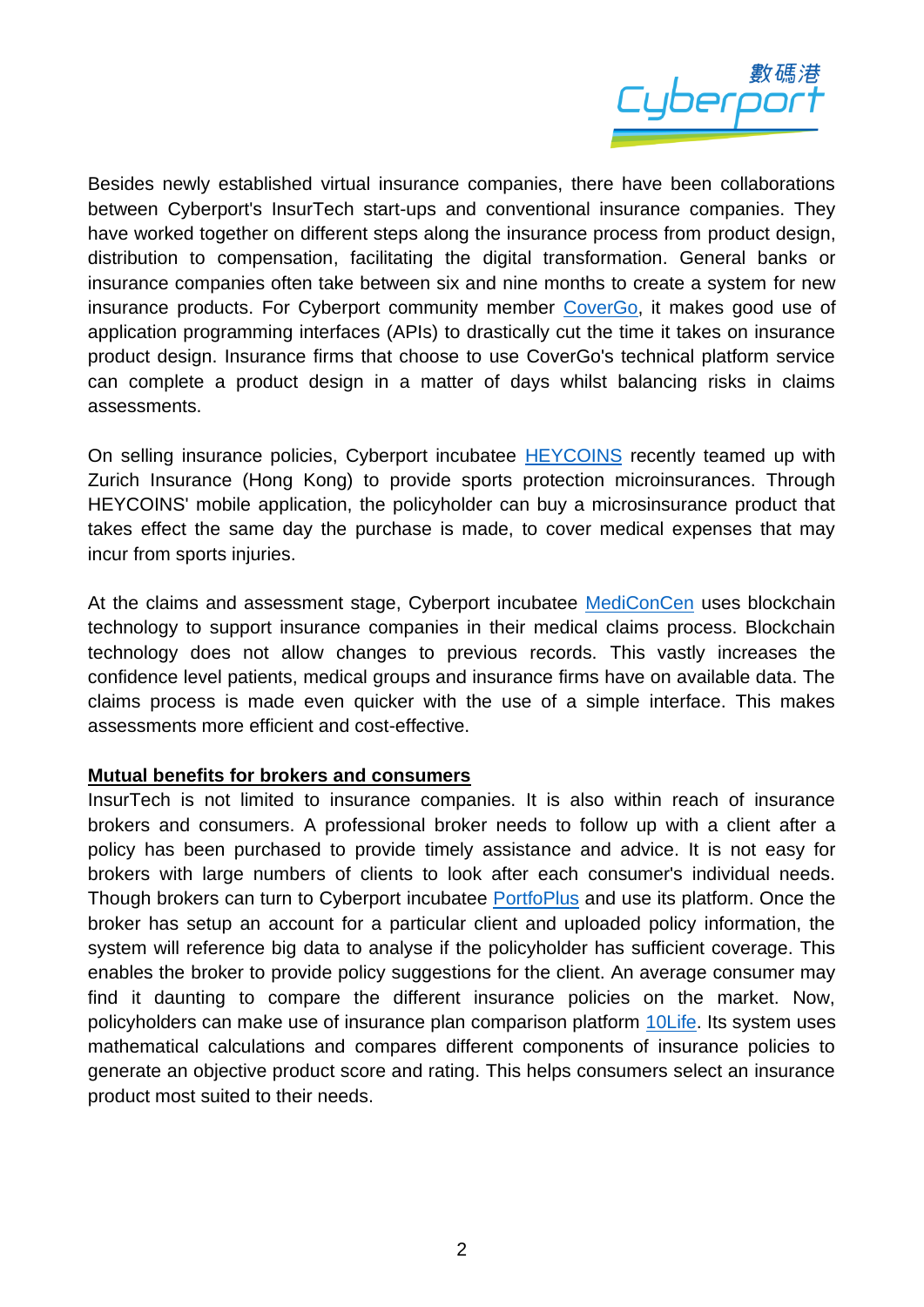

## **Nurturing insurance and other FinTech start-ups**

Cyberport is a key incubator in Hong Kong that is focused on promoting the development and application of FinTech, smart living, digital entertainment & esports. It also provides support for incubatees in the above-mentioned arenas. Cyberport offers one-stop support for start-ups from proof of concept, to setting up business, marketing and expansion in overseas markets. Financial assistance provided could reach a maximum of HK\$ 1.1 million. Through the Cyberport Enterprise Network, Cyberport Investors Network and Cyberport Technology Network, Cyberport can facilitate collaborations between start ups and conventional companies to help increase their orders, seek financing and partnerships with leading technology firms.

In addition, the "Cyberport Macro Fund" founded in 2016, adopts a concept of coinvestment funds to encourage private and public investors to invest in start ups at Cyberport. This then allows them to obtain financing to further grow their business. The portfolio of the Fund includes two InsurTech start ups - OneDegree and MediConCen.

As Eric Chan noted, "Cyberport's assistance for start-ups is not limited to local entrepreneurs. We encourage driven and creative entrepreneurs from the mainland and overseas, to run their business in Hong Kong and inject new momentum into Hong Kong's digital economy. Some insurance demand could not be satisfied by the market in the past due to cost or operational restrictions. With InsurTech, conventional insurance companies and virtual insurers are able to launch more innovative products easily. Both the industry and consumers will seek to benefit from cheaper premiums and accessible policies."

###

High-resolution photos can be downloaded via this [link.](https://drive.google.com/drive/folders/14G4JyVL9JHxtffCpip16BsbpawSPe3E8)



Cyberport is a key organisation in fostering start-ups in Hong Kong. Currently, the community has more than 30 InsurTech firms that provide different types of InsurTech solutions.